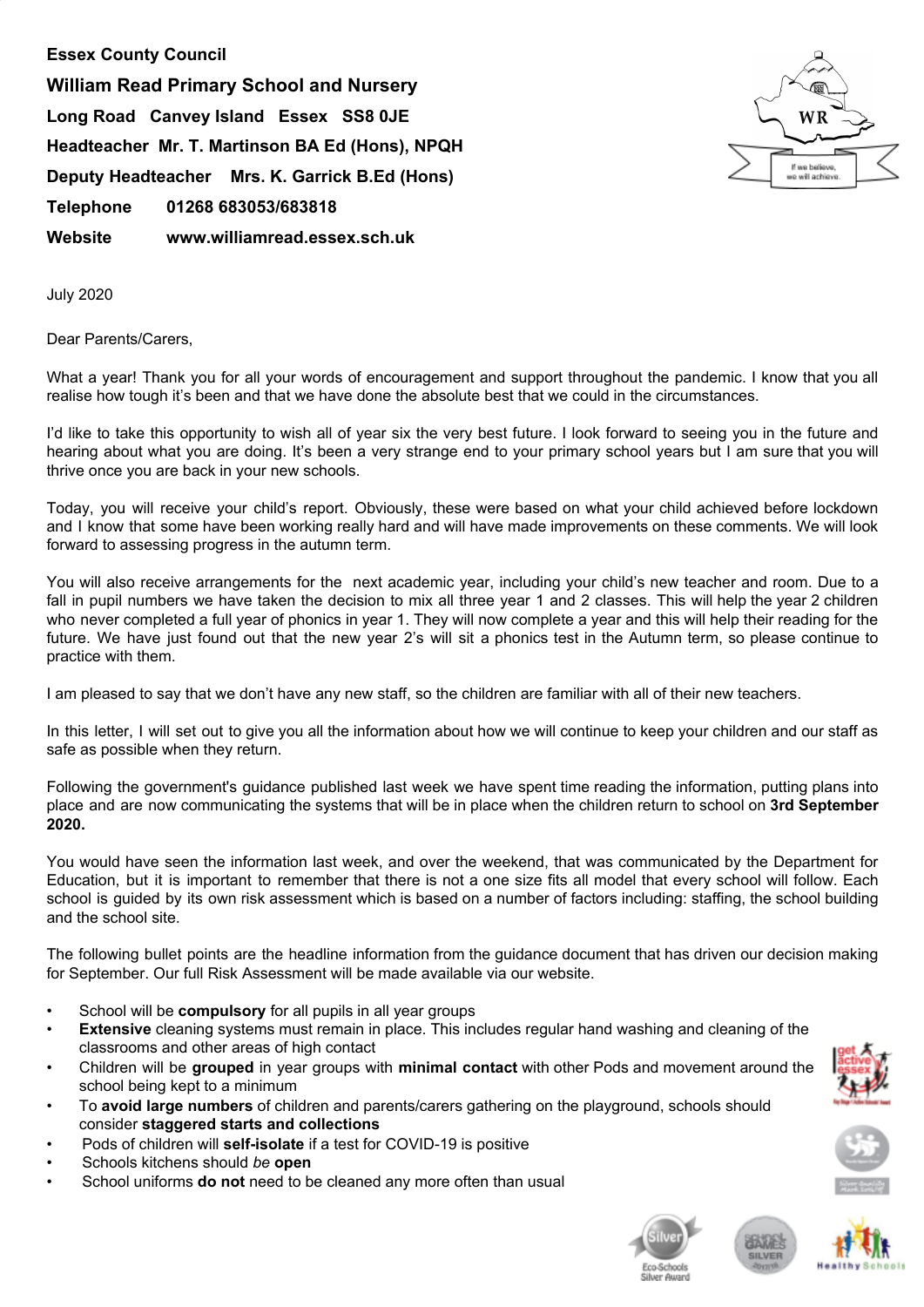- Schools should consider **resuming** any breakfast and after-school provision
- Schools should continue to teach an **ambitious and broad curriculum**
- Ofsted inspections **will continue to be suspended** for the autumn term
- Statutory assessments **will** take place in the summer of 2021

# Compulsory Schooling

From September 2020 the government announced that schools are open for all pupils in all year groups. It is our expectation, following the government's guidance, that all pupils will return to school in September. The only exception to this will be children that are self-isolating because they, or someone in their households, have symptoms of COVID-19 and have tested positive. The guidance states that 'it is vital for all children to return to school to minimise as far as possible the longer-term impact of the pandemic on children's education, wellbeing and wider development.'

The following information will, we hope, reassure families who are anxious about their children returning to school.

### Hygiene and Cleaning

Since the COVID-19 pandemic we have introduced an extensive cleaning routine that we operate every day. This takes place in every classroom, and around the school site, on a regular basis.

Children's hands are sanitised on entry into the school and they wash their hands regularly throughout the school day. The school is cleaned thoroughly at the start of the day and we have added a considerable amount of extra hours for cleaning since we returned to school on June 8th.

Children will continue to use their own stationery and will be sitting facing the front of the classroom and where possible will not be facing another child.

#### Pods of Children

Presently, our children that are attending school are grouped in pods of up to 15 children. From September these pods will increase in size to cover the whole year group. In the case of year 1 and 2, this will cover all three classes as they are mixed. Therefore each year group will be a separate pod with minimal contact from other year groups. In a primary school this will not look too different at all to 'normal' procedures. We will not be having assemblies in the school hall and break times and lunch times will be staggered to ensure that each class has their own designated area of the outside spaces.

## **Staggered Start and Finish Times**

To ensure that we do not have over 300 people on the school playground in the morning and after school, we will be operating a staggered start and finish. Please read the information on the attached sheet **very** carefully to ensure that you arrive at the **correct** time and the **correct** entrance for your children. If you have siblings then you will need to let us know which year group's time you will be dropping and collecting both children. So you only make one journey to school.

By sticking to these times you will ensure that we do not mix the year groups and that we are not having large groups of parents/carers congregating on the school grounds. Please note that we intend to keep to the 2 metre rule and our one way system in place, when parents/carers are on the school grounds for everyone's safety. This means that if you are using the Craven Road entrance, you will need to walk across the playground and exit via our Long Road gate so that we can maintain a one way system and keep to the allocated times.

#### **Positive Test Result**

If a child is displaying symptoms of COVID-19 then they will be sent home and parents will be instructed to collect their child and contact the NHS to have their child tested for COVID-19. If the test is positive then all of the children and adults who work within the pod will need to self-isolate for fourteen days in line with the government's guidance. Other members of the household do not need to self-isolate unless someone in the household is displaying symptoms.

## **Staffing**

Where possible we intend to keep the same consistent members of staff working with the class pods. However, due to the nature of staffing a school this is not always possible. Where this is the case staff will not be working across more than one other year group in a day. The reason for this is that if this person was tested positive for COVID-19 then every class they had worked in would be self-isolating for a fortnight.